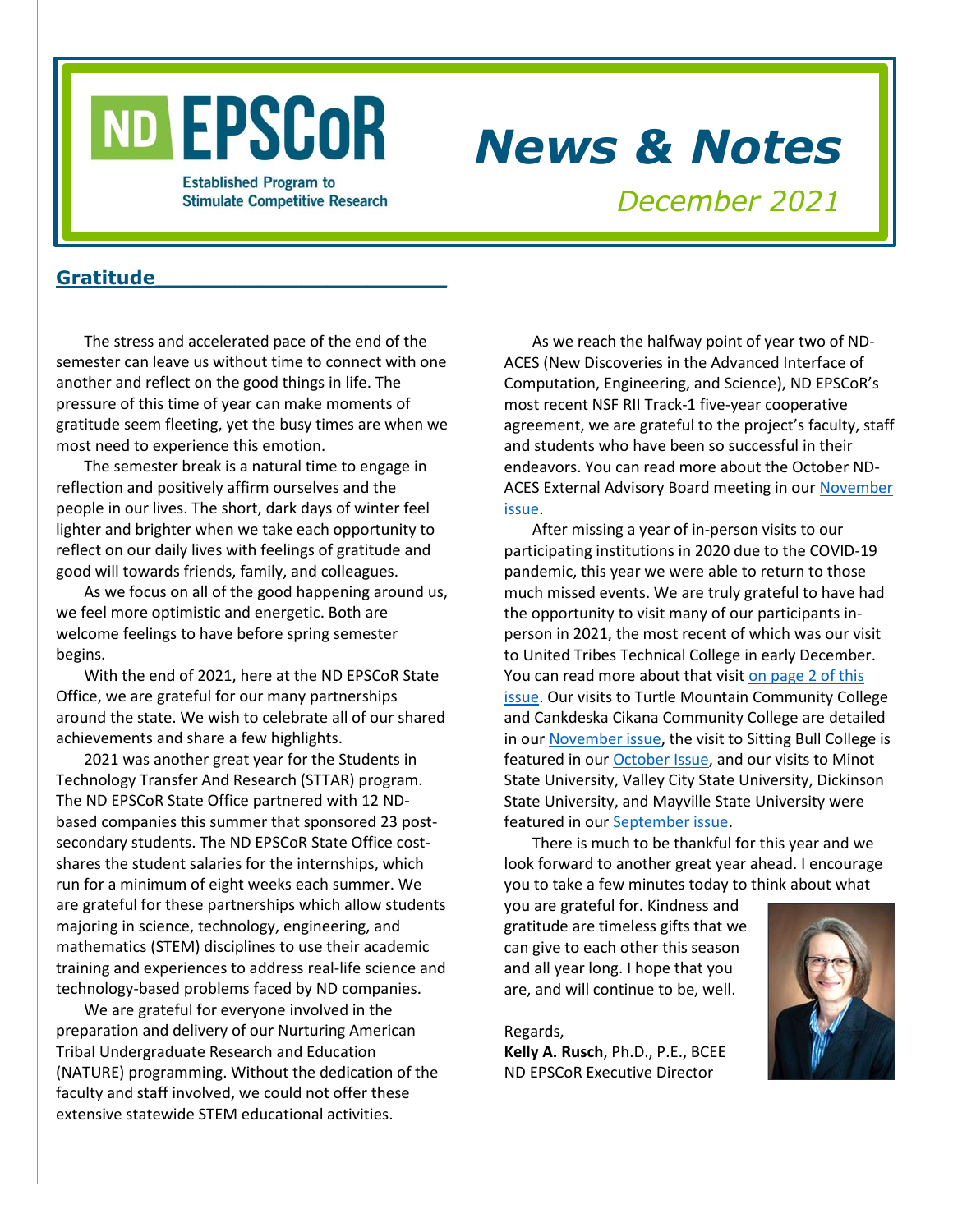#### <span id="page-1-0"></span>**Supporting the STEM pathway across the state\_\_\_\_\_\_\_\_\_\_\_\_\_\_\_\_\_\_\_\_\_\_**

The ND EPSCoR State Office staff recently traveled to United Tribes Technical College (UTTC). During this visit, we met with faculty and staff members.



*The Science and Technology building at United Tribes Technical College.*

While visiting with faculty members at UTTC, we heard about the impact the ND EPSCoR State Office STEM Requests for Proposals (RFP), which are funding opportunities that become open throughout the year to fund STEM activities at ND EPSCoR-participating institutions.

**Ram Hona** (UTTC), an instructor in the Environmental Science Department was awarded funds to purchase x-ray diffraction equipment through the ND EPSCoR State Office 2021 STEM Research and Education RFP. Learn more about the impact of receiving an ND EPSCoR State Office award from Hona in the video thumbnail, linked below.



Through the ND EPSCoR State Office 2020 STEM RFP opportunity, **Gurjot Dhaliwal** (UTTC), Interim Director and Research Faculty within the Intertribal Research and Resource Center, was awarded funds to purchase a



Heat Flow Meter (pictured left) for research, training, and STEM outreach activities. Watch Dhaliwal as he explains how students will benefit from the new equipment in the video thumbnail, linked below.

Both of these pieces of equipment will significantly enrich the research, teaching, and training within both departments at UTTC.



As we finish another semester, we reflect on the impact and the many collective achievements of all of our participating campuses and thank them for their hospitality during our 2021 campus visits. We look forward to seeing you again in 2022.

#### **NATURE program Sunday Academies\_\_\_\_\_\_\_\_\_\_\_\_\_\_\_\_\_\_\_\_**

The NATURE Sunday Academy program for the 2021-2022 school year began in October. The Sunday Academy Program is designed to generate interest in STEM among American Indian students. Once a month during the academic year, middle and high school students are brought together on a Sunday to explore practical day-to-day problems involving STEM in an informal and friendly atmosphere, requiring them to think, analyze, and seek solutions.

Sunday academy sessions are held at each of the participating tribal colleges. Professors travel to share their research across the state, and the sessions are hosted by the Tribal College/University (TCU) NATURE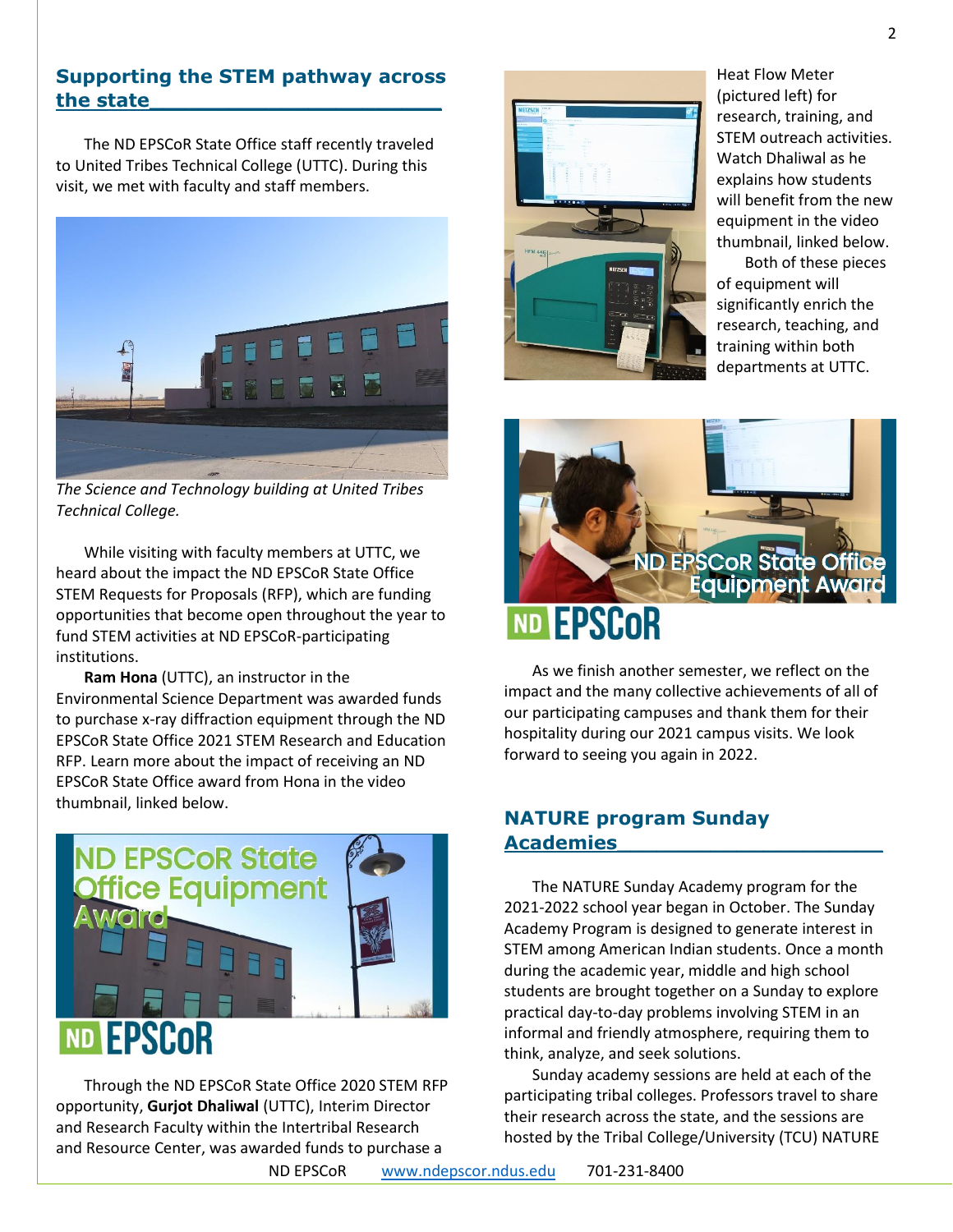Coordinator at each site. Activities usually begin at 10 or 11:00 am and last up to four hours, including lunch. Cultural relevance and hands-on activities are emphasized in all topic areas.

Last month, **Lu Liu** (pictured below), an Assistant Professor in the Computer Science Department at NDSU and ND-ACES Computation, Machine Learning, and Predictive Modeling pillar researcher, travelled to Nueta Hidatsa Sahnish College to deliver his Bioinformatics: Through the Lens of COVID-19 activity and was previously at Cankdeska Cikana Community College in October.



*Lu Liu outside Cankdeska Cikana Community College before presenting his first Sunday Academy activity of the year.*

"The students enjoyed their first experience of hacking with Ubuntu, in which they run commands like hackers do. They also enjoyed playing a modified jigsaw puzzle, in which all edge pieces were removed. The puzzle simulates how scientists assemble a reference genome piece by piece," said Liu.

Through this activity, students are learning the basics of bioinformatics by generating a COVID-19 virus genome through computer commands. "They are developing the skills of running Linux commands, downloading data, and installing bioinformatics tools," added Liu.

When asked what he enjoyed most about being a NATURE Sunday Academy faculty participant, Liu said it was the interactions with students. "When one student said that I am a good teacher, I felt great. I appreciate the help I received from our organizers, staff, and tribal coordinators. Without your help, I couldn't be able to make it." For information about NATURE Sunday Academy[, contact ND EPSCoR](mailto:ndepscor@ndus.edu) or visit ou[r NATURE](https://www.ndepscor.ndus.edu/ndep/nature/sunday-academy/)  [Sunday Academy page.](https://www.ndepscor.ndus.edu/ndep/nature/sunday-academy/)

#### **The STEM at Home video series continues\_\_\_\_\_\_\_\_\_\_\_\_\_\_\_\_\_\_\_\_\_**

The ND EPSCoR State Office is bringing fun STEM projects to families at home via our YouTube channel. STEM at Home features simple and exciting STEM projects for young students to help teach important critical thinking skills and potentially spark a lifetime interest in STEM.

Our full collection of STEM project videos and shopping lists is availabl[e here.](https://www.ndepscor.ndus.edu/ndepscorprograms/stem_at_home_activities/) Watch our newest winter-themed video in our STEM at Home series, linked below.



## ND EPSCOR STEM at Home Activities Series

*Get the full shopping list for the new Let's Make Oobleck activity [here.](https://bit.ly/3DA7hO0)*

[Subscribe to our YouTube channel](https://bit.ly/ndepscorchannel) and visit our [STEM activities page](https://www.ndepscor.ndus.edu/ndepscorprograms/stem_at_home_activities/) for shopping lists. You can also visit our [STEM Education Portal](https://www.ndepscor.ndus.edu/stem_education/stem_education_portal/) and [NATURE Sunday](https://www.ndepscor.ndus.edu/ndep/nature/sunday-academy/)  [Academy](https://www.ndepscor.ndus.edu/ndep/nature/sunday-academy/) pages for more activities and lesson plans that strengthen the STEM pathway for students across ND.

#### **CIRCLES Alliance survey and interview opportunities\_\_\_\_\_\_\_\_\_\_**

In October 2020, the ND EPSCoR State Office joined five other EPSCoR states (Idaho, Montana, New Mexico, South Dakota, and Wyoming) in a National Science Foundation funded collaborative research project that forms an Alliance to connect with tribal community members within those states to gain a better understanding of each community's definition and perspective of STEM (science, technology, engineering, and mathematics). Initially, Alliance members planned to visit each tribal community, but with the COVID pandemic continuing, the Alliance has decided to continue to make virtual connections.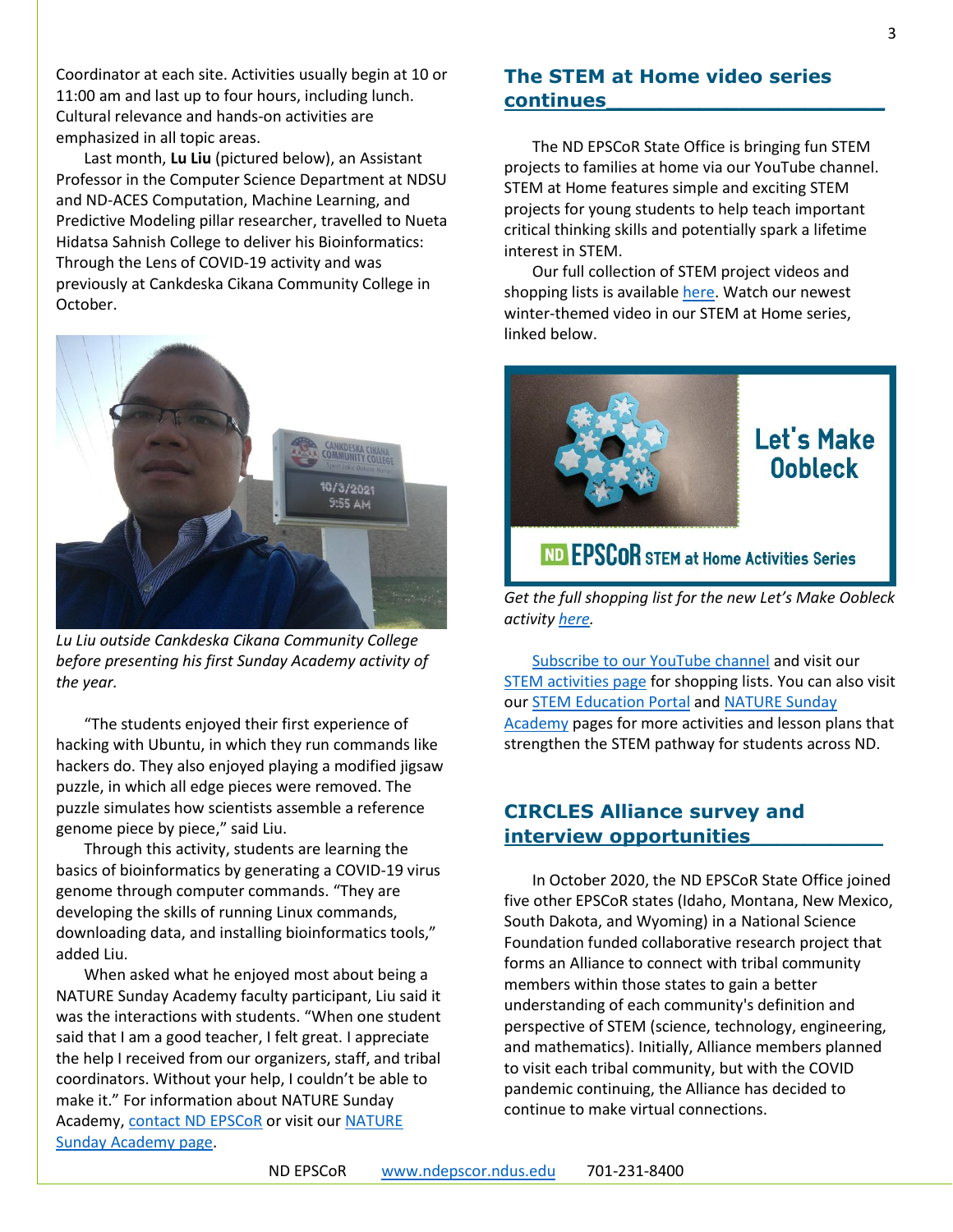Using a common set of questions across the sixstate CIRCLES (Cultivating Indigenous Research Communities for Leadership in Education and STEM) Alliance, participants input is being gathered through virtual interviews over Zoom or through an online survey with tribal community stakeholders to gain their perspective on how indigenous based STEM education is currently being incorporated or might be incorporated in the future, to support student STEM learning. To participate in an interview or survey, you must be 18 years or older.

The ND EPSCoR State Office has created [a link to a](http://bit.ly/circlesalliance)  [90-second video](http://bit.ly/circlesalliance) that describes these efforts. The anonymous online survey is [available at this link.](https://ndstate.co1.qualtrics.com/jfe/form/SV_0vtVlLFJlzwWH2Z) Additionally, ND EPSCoR is conducting individual virtual interviews. If you would prefer to participate in an individual interview, please contact ND EPSCoR at [ndepscor@ndus.edu,](mailto:ndepscor@ndus.edu) or call 701-231-8400.

This effort aims to foster better connections with tribal communities and support STEM educational programming. Working toward that goal, the ND EPSCoR State Office humbly requests your assistance in completing this survey or contacting us to set up a virtual interview. The CIRCLES Alliance believes this is a particularly poignant time to reflect on observations regarding indigenous based STEM education as the COVID pandemic has brought some new challenges into focus. Learn more about the [North Dakota CIRCLES](https://www.ndepscor.ndus.edu/ndepscorprograms/circles_alliance_prime_institution_umt_2020_2022/)  [effort here.](https://www.ndepscor.ndus.edu/ndepscorprograms/circles_alliance_prime_institution_umt_2020_2022/)

#### **Welcome the new Tribal Partnerships Manager\_\_\_\_\_\_\_\_\_\_\_\_**



Please join us in welcoming the ND EPSCoR State Office's new Tribal Partnerships Manager, **Raymond Burns** (pictured left). As a result of the vacancy created when Scott Hanson left the ND EPSCoR State Office, the position was

revamped to incorporate the State Office's work with the tribal communities across the state; most recently under the six state NSF-funde[d Cultivating Indigenous](https://www.ndepscor.ndus.edu/ndepscorprograms/circles_alliance_prime_institution_umt_2020_2022/) 

[Research Communities for Leadership in Education and](https://www.ndepscor.ndus.edu/ndepscorprograms/circles_alliance_prime_institution_umt_2020_2022/)  [STEM \(CIRCLES\) Alliance.](https://www.ndepscor.ndus.edu/ndepscorprograms/circles_alliance_prime_institution_umt_2020_2022/)

Burns comes to the ND EPSCoR State Office with over 30 years of experience in higher education with almost 20 years of that experience with Tribal Colleges and Universities. He is an enrolled member of the Lac Courte Oreilles Band of Lake Superior Chippewa in northwest Wisconsin, but actually grew up in Wahpeton, North Dakota as his parents worked at the boarding school there (Circles of Nations). Burns has worked at the Lac Courte Oreilles Ojibwa Community College, Northwest Indian College, Leech Lake Tribal College, and Red Lake Nation College and has held several positions within the American Indian Higher Education Consortium (AIHEC; the Tribal College and University umbrella organization). He has worked hard to gain educational experience, and share his knowledge of the culture and wisdom of Native peoples and cultures.

One of his responsibilities will include serving as the Broadening Participation co-lead on the ND-ACES cooperative agreement. Burns will also serve as the statewide coordinator for the State Office's Nurturing American Tribal Undergraduate Research and Education (NATURE) program, as a researcher on the NSF CIRCLES award, and as the liaison to K-12 teachers in tribal and rural communities, tribal elders, and other indigenous STEM knowledge holders across the state. In addition, Burns will participate in and lead efforts for the State Office on proposals focused on Indigenous STEM.

Burns officially begins his position on January 3, 2022.

#### **Congratulations to ND-ACES Fall 2021 graduates\_\_\_\_\_\_\_\_\_\_\_\_\_\_\_\_\_**

Congratulations to the following ND-ACES student participants on their recent achievements. We wish you well in your future endeavors.

- **Jingyan Fu** (NDSU)
- **Andrew King** (VCSU)
- **Laurie Kok** (UND)

Thank you for your contribution to the ND-ACES ND EPSCoR Research Infrastructure Improvement (RII) Track-1 award.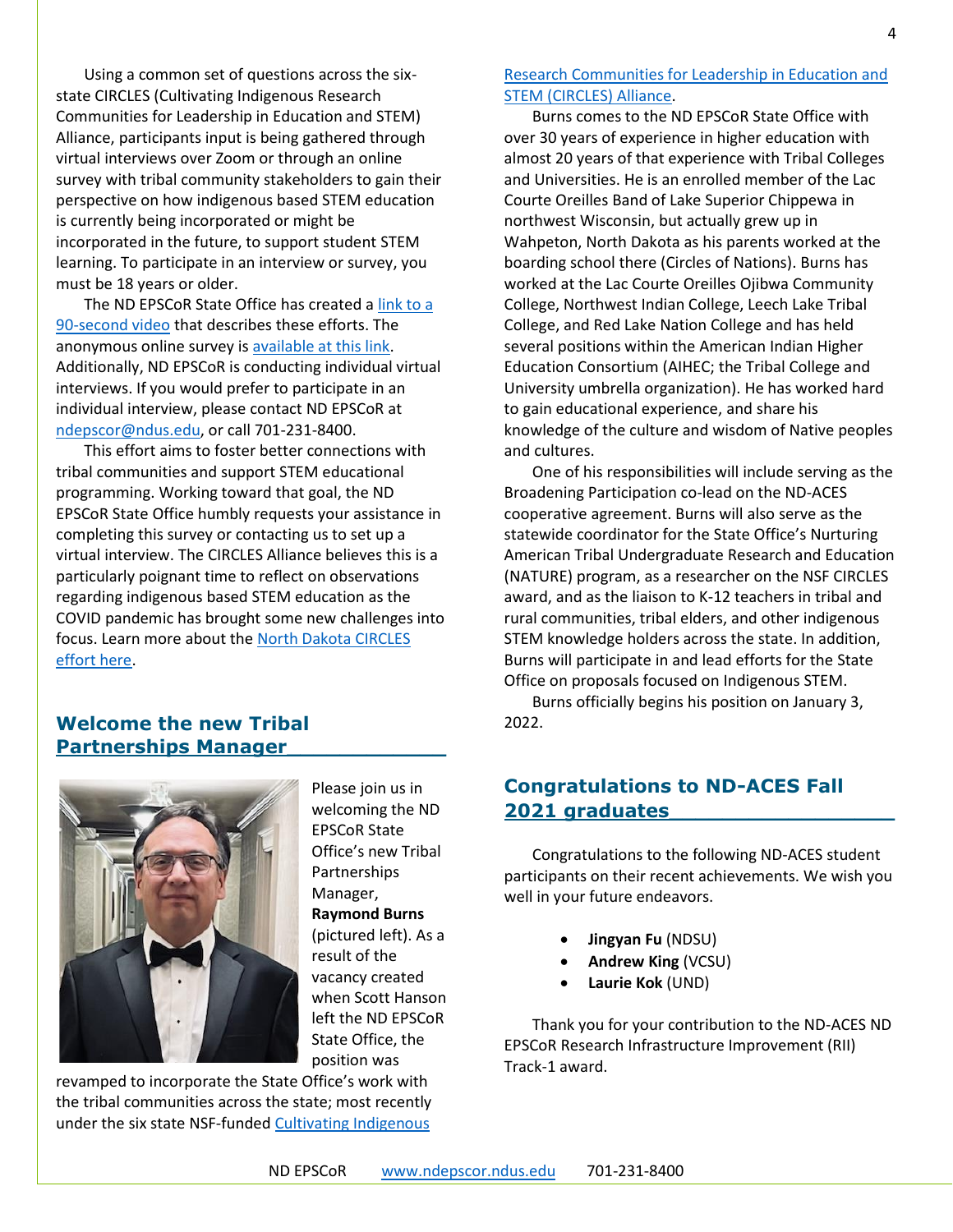#### **Events and trainings\_\_\_\_\_\_\_\_\_\_\_\_\_**

# **ND EPSCOR**<br>2022 State Conference

Wednesday, April 6, 2022 Alerus Center in Grand Forks, ND

The 2022 ND EPSCoR Annual Conference will be on Wednesday, April 6, 2022 at the Alerus Center in Grand Forks, ND. The ND EPSCoR Conference is an annual event that brings together faculty, students, and the community to celebrate the STEM endeavors taking place within ND EPSCoR's participating institutions. Accommodation is available at th[e Canad Inn](https://www.canadinns.com/stay/grand-forks/) and surrounding hotels.

[Register here.](https://symposium.foragerone.com/nd-epscor-2022-state-conference/register) This registration link is for both virtual content access and in-person attendance. If attending in-person, please register by noon on Friday, March 18, 2022.

#### [Submit a virtual poster here.](https://symposium.foragerone.com/nd-epscor-2022-state-conference/submission)

Poster submissions are welcome from students and faculty from our participating institutions. The deadline to submit a virtual poster via the poster submission link is noon on Friday, March 4, 2022.

[View the virtual poster guidelines here.](https://www.ndepscor.ndus.edu/fileadmin/ndus/ndepscor/State_Conference/Poster_Submission_Guidelines_2022.pdf) [View the agenda here.](https://www.ndepscor.ndus.edu/fileadmin/ndus/ndepscor/State_Conference/2022_ND_EPSCoR_State_Conference_Agenda.pdf)

Additional resources for poster authors and presenters are available o[n our templates and](https://www.ndepscor.ndus.edu/resources/)  [information page](https://www.ndepscor.ndus.edu/resources/) and our [logo page.](https://www.ndepscor.ndus.edu/resources/helpful-resources/poster-logos/)

Visit the [ND EPSCoR State Conference information](https://www.ndepscor.ndus.edu/news/nd_epscor_state_conf/)  [page](https://www.ndepscor.ndus.edu/news/nd_epscor_state_conf/) often, more details to come as the event approaches.

#### Responsible Conduct of Research (RCR)

RCR training is available upon request to augment initial campus or Collaborative Institutional Training Initiative (CITI) RCR trainings. Please [contact ND EPSCoR](mailto:ndepscor@ndus.edu) to schedule.

#### **Announcing Position Openings\_\_\_\_\_**

#### Business Manager

The ND EPSCoR State Office Business Manager will oversee and be responsible for all financial transactions.

The purpose of this position is to: lead the financial efforts of all ND EPSCoR ND-ACES and ND EPSCoR State Office projects and oversee the financial component requirements, including financial databases (PeopleSoft, Novelution, etc.) of the ND EPSCoR ND-ACES and ND EPSCoR State Office at all participating campuses.

See additional details about the Business Manager position and apply [here.](https://prd.hcm.ndus.edu/psc/recruit/EMPLOYEE/HRMS/c/HRS_HRAM_FL.HRS_CG_SEARCH_FL.GBL?Page=HRS_APP_JBPST_FL&Action=U&FOCUS=Applicant&SiteId=1&JobOpeningId=2937432&PostingSeq=1) Open until filled[. Contact the](mailto:ndepscor@ndus.edu)  [ND EPSCoR State Office](mailto:ndepscor@ndus.edu) with any questions about this opportunity.

#### STEM Grant Writer & Program Manager

The purpose of this position is to maximize the broader impact and effectiveness of all ND EPSCoR State Office programs through the performance of the following duties: 1) Lead, develop, maintain, and support ND EPSCoR Office STEM programs and initiatives for K-12 students, preservice teachers, teachers, and other K-12 STEM stakeholders across ND; and 2) Lead, develop, maintain, and support ND EPSCoR Office STEM programs and initiatives for postsecondary students (undergraduate and graduate), postdocs, early career faculty (ECF), and other postsecondary STEM stakeholders across ND.

See additional details about the STEM Grant Writer & Program Manager position and apply [here.](https://prd.hcm.ndus.edu/psc/recruit/EMPLOYEE/HRMS/c/HRS_HRAM_FL.HRS_CG_SEARCH_FL.GBL?Page=HRS_APP_JBPST_FL&Action=U&FOCUS=Applicant&SiteId=1&JobOpeningId=2936747&PostingSeq=1) Open until filled[. Contact the ND EPSCoR State Office](mailto:ndepscor@ndus.edu) with any questions about this opportunity.

#### **Funding opportunities**

Funding Opportunities come from three sources:

- 1. The National Science Foundation (NSF)-funded New Discoveries at the Advanced Interface of Computation, Engineering, and Science (ND-ACES) RII Track-1 cooperative agreement, which consists of two broad components: 1) Center for Cellular Biointerfaces in Science and Engineering (CCBSE), which consists of three research pillars: materials design, cellular systems, and computational approaches and 2) PROmoting Sustainable Partnerships in Education and Research (PROSPER), which consists of four connected project elements: education and workforce development, broadening participation, partnerships and collaborations, and communication and dissemination.
- 2. ND EPSCoR State Office
- 3. [EPSCoR and EPSCoR-like federal funding agencies,](https://www.nsf.gov/od/oia/programs/epscor/nsf_oiia_epscor_epscor_eicc.jsp) which include: Department of Energy (DOE), National Aeronautics and Space Administration (NASA), National Institutes of Health (NIH), NSF, U.S. Department of Agriculture (USDA), and Department of Defense (DoD).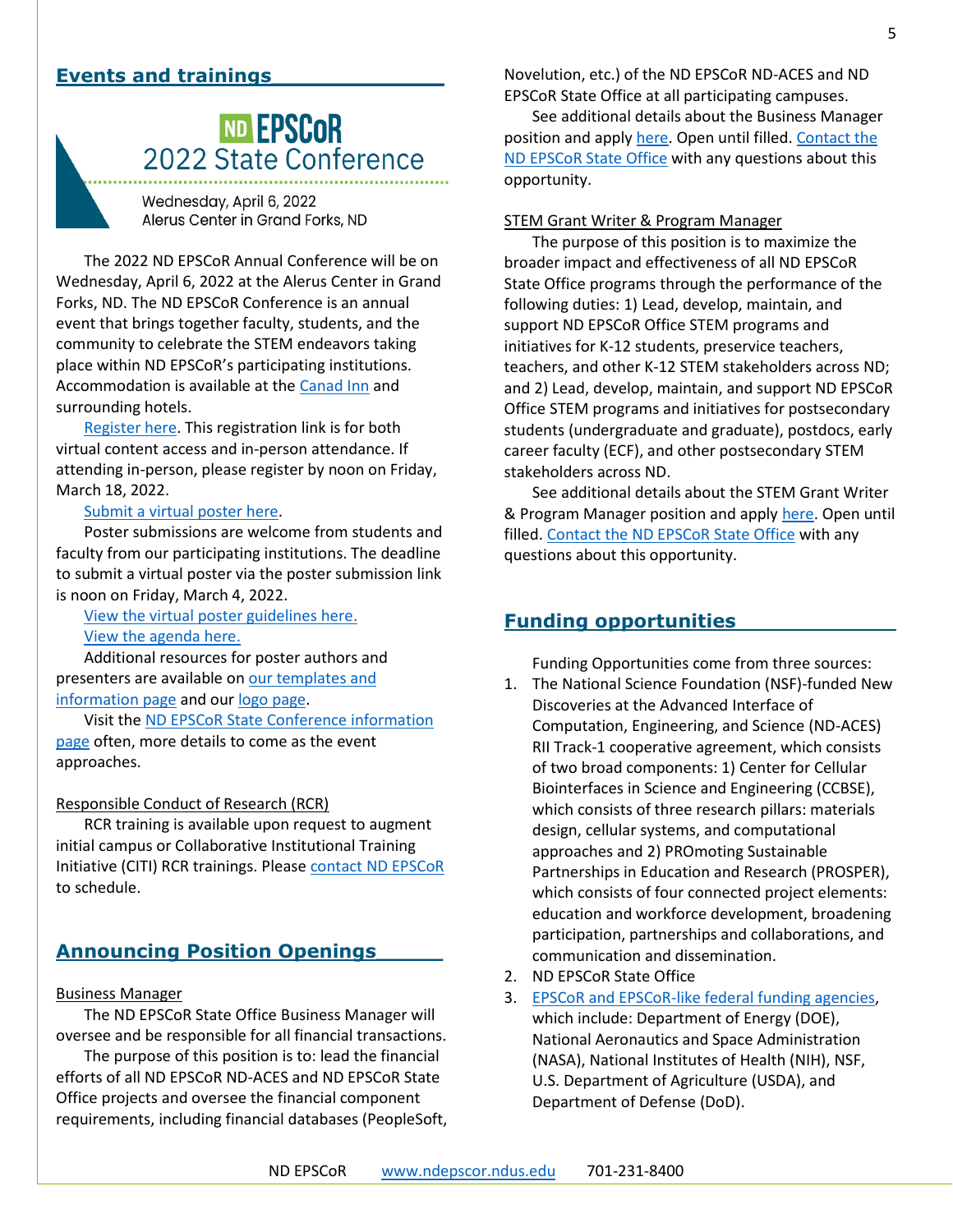#### Building EPSCoR-State / DOE National Laboratory Partnerships

The U. S. Department of Energy's Established Program to Stimulate Competitive Research (EPSCoR) program announced its interest in receiving applications for building EPSCoR-State / DOE-National Laboratory Partnerships: **[DE-FOA-0002624](https://www.grants.gov/web/grants/view-opportunity.html?oppId=336862)**

DOE has identified the following areas of priority interest: Clean Energy and Climate Research, including Energy Storage, Carbon Dioxide Removal, Hydrogen, Solar Energy Conversion, and Low-carbon Manufacturing (including polymer upcycling).

Research grant awards (typically single-investigator projects) are expected to be made for a period of two or three years at a funding level appropriate for the proposed scope. The funding range per award is expected to be between \$150,000-\$250,000 per year. Cost sharing is not required.

Interested applicants should submit preapplications which are due by 4pm CT on Thursday, January 15, 2022. *Please look to your campus for specific pre-application deadlines.*

ND NASA EPSCoR CAN – Request for Pre-Proposals

In response to the **NASA Notice of Funding** [Opportunity \(NOFO\) EPSCoR Research Announcement](https://nspires.nasaprs.com/external/viewrepositorydocument/cmdocumentid=851382/solicitationId=%7BEE6E1291-277C-E9E7-49C3-14C2E384620D%7D/viewSolicitationDocument=1/2022%20Research%20NOFO%20EPSCoR_Final-11-2021.pdf)  [Number: NNH22ZHA005C,](https://nspires.nasaprs.com/external/viewrepositorydocument/cmdocumentid=851382/solicitationId=%7BEE6E1291-277C-E9E7-49C3-14C2E384620D%7D/viewSolicitationDocument=1/2022%20Research%20NOFO%20EPSCoR_Final-11-2021.pdf) the [North Dakota NASA](https://ndnasaepscor.und.edu/)  [EPSCoR](https://ndnasaepscor.und.edu/) (Established Program to Stimulate Competitive Research) is soliciting pre-proposals from faculty at [affiliate institutions](https://ndnasaepscor.und.edu/about/affiliate-members.html) specifically designed to promote and expand NASA research in North Dakota. Following preliminary proposal selection by ND NASA EPSCoR, the selected pre-proposal team will work directly with the ND NASA EPSCoR office to submit a full proposal to NASA via NSPIRES.

Pre-proposals are due Noon, 12/17/2021.

The full RFP, online submission form, and budget sheet can be found in the [RFP announcement on the ND](http://blogs.und.edu/jdosas/2021/11/nd-nasa-epscor-can-rfp-fall-21/)  [NASA EPSCoR website.](http://blogs.und.edu/jdosas/2021/11/nd-nasa-epscor-can-rfp-fall-21/)

#### NSF EPSCoR Research Infrastructure Improvement Program: Track-2 Focused EPSCoR Collaborations

The Established Program to Stimulate Competitive Research (EPSCoR) is designed to fulfill the mandate of the National Science Foundation (NSF) to promote scientific progress nationwide. A jurisdiction eligibility is based on a jurisdiction's recent five-year history of total funds awarded by NSF relative to the Foundation's total research budget for that same period. The current table of eligible jurisdictions is available on the NSF EPSCoR website (see RI[I eligibility\)](https://www.nsf.gov/od/oia/programs/epscor/Eligibility_Tables/FY2021_Eligibility.pdf).

Through this program, NSF establishes partnerships with government, higher education, and industry that are designed to effect sustainable improvements in a jurisdiction's research infrastructure, Research and Development (R&D) capacity, and hence, its R&D competitiveness. For more information, read th[e full](https://www.nsf.gov/pubs/2022/nsf22523/nsf22523.pdf)  [solicitation.](https://www.nsf.gov/pubs/2022/nsf22523/nsf22523.pdf) *Please be aware that some campuses may have internal guidelines related to this RFP.*

Letter of intent required – due December 20, 2021 Full proposal – due January 31, 2022

#### Track-1 ND-ACES: Doctoral STEM Teaching Assistantship NDSU/UND ONLY

Under ND-ACES, the Doctoral STEM Teaching Assistantship program is designed to: 1) increase NDSU/UND doctoral students' understanding of and experience in undergraduate STEM teaching and 2) provide course release time to the Tribal College/University (TCU), Primarily Undergraduate Institution (PUI), and Master's College/University (MCU) faculty/instructors/CCBSE researchers so that they are able to spend additional time conducting their research. The Doctoral STEM Teaching Assistantship Program is a semester-long teaching placement (during Spring 2022 or Fall 2022) that will take place at a CCBSEparticipating TCU, PUI, or MCU. Under the direction of the faculty/instructor/CCBSE researcher on those campuses, doctoral students will teach one course determined collaboratively between the doctoral student, the TCU/PUI/MCU faculty/instructor, and the institution. For more information, see the [Request for](https://www.ndepscor.ndus.edu/fileadmin/ndus/ndepscor/STEM/STEM_Teaching_Asst._2021.pdf)  [Applications.](https://www.ndepscor.ndus.edu/fileadmin/ndus/ndepscor/STEM/STEM_Teaching_Asst._2021.pdf) Please be aware of the following application deadline:

• Fall 2022 Award Dates: August 1 – December 15, 2022 / Application Due: February 28, 2022

#### Undergraduate Research Assistantship (URA) Program

This program gives current junior and senior undergraduate students pursuing a B.S. STEM degree at a four-year institution (or a two-year institution granting B.S. STEM degrees) an opportunity to perform research within the National Science Foundation (NSF) funded New Discoveries in the Advanced Interface of Computation, Engineering, and Science (ND-ACES) Center for Cellular Biointerfaces in Science and Engineering (CCBSE).

The URA is a six-month award that is renewable for up to one additional year. URA awardees will conduct up to 18 months of research under the direction of a ND-ACES CCBSE researcher. For more information, see th[e Request for Applications.](https://www.ndepscor.ndus.edu/fileadmin/ndus/ndepscor/Undergraduate_Research_Assistantship/URA_2022.23RFA_reopened.pdf)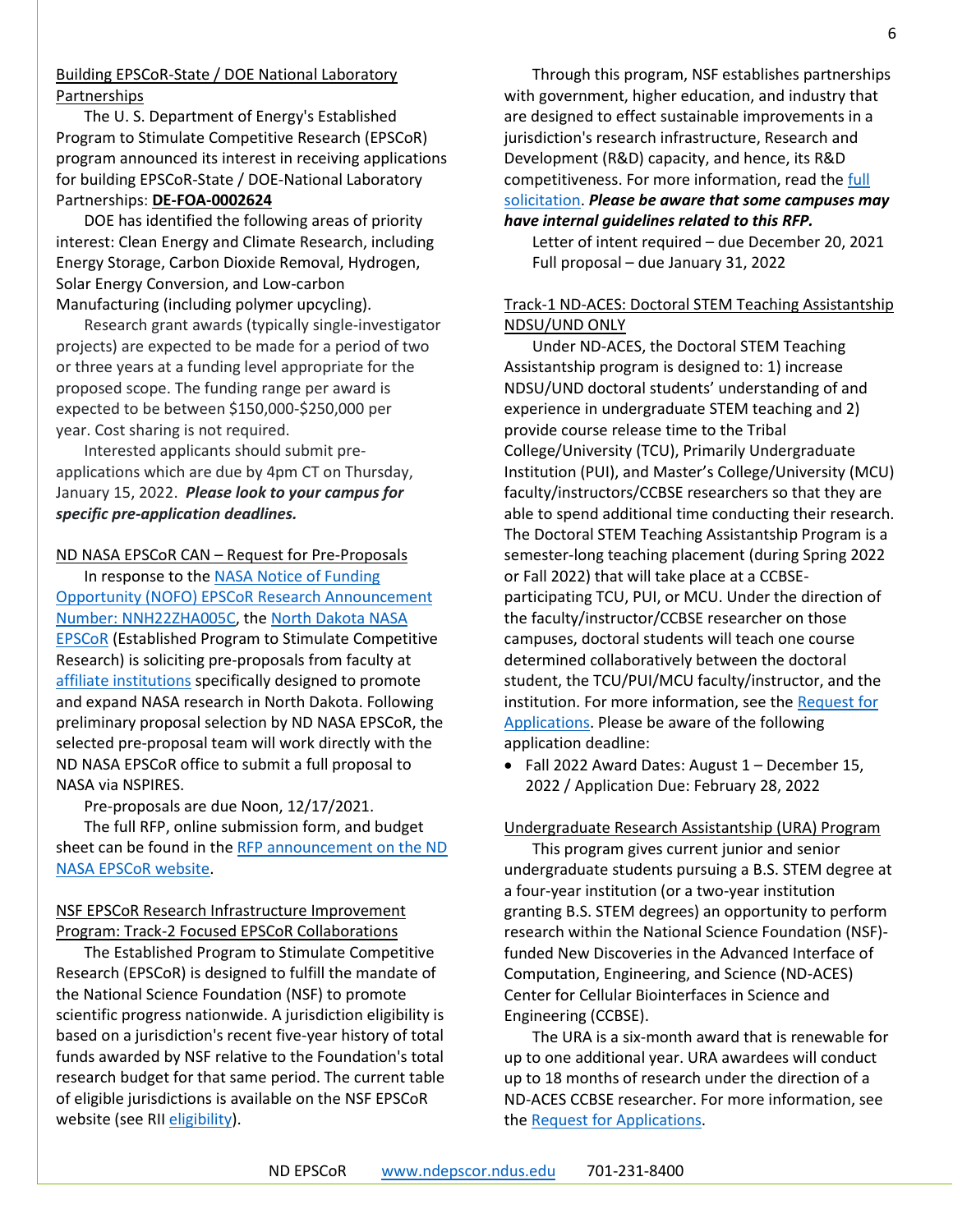Application Deadline: Open until funds are exhausted

#### Distributed Research Experience for Undergraduates (dREU)

Under this program undergraduate students – from the nine ND EPSCoR ND-ACES RII Track-1 participating campuses - three Primarily Undergraduate Institutions (PUIs), one Master's College/University (MCU), three Tribal Colleges/Universities (TCUs) located in ND, or the two Research Universities (RUs) – are required to work in the ND-ACES Center for Cellular Biointerfaces in Science and Engineering (CCBSE) alongside NSF Track-1 faculty researchers on their CCBSE cutting-edge research projects in materials design, cellular systems, or computational approaches. Women, minorities underrepresented in STEM, persons with disabilities, first generation college students, economically disadvantaged or rural populations are strongly encouraged to apply. For more information, see the [Request for Applications.](https://www.ndepscor.ndus.edu/fileadmin/ndus/ndepscor/REU/2021REURFAfinal_reopened.pdf)

Application Deadline: Open until funds are exhausted

#### Track-1 ND-ACES: Early Career Faculty Support

Funds are available as part of the NSF EPSCoR RII Track-1 New Discoveries in the Advanced Interface of Computation, Engineering, and Science (ND-ACES) cooperative agreement to support participating early career faculty (ECF) from any of the 10 ND-ACES institutions. Funds can be used for additional graduate students and domestic travel to assist in fast tracking research and outreach efforts within the ND-ACES Center for Cellular Biointerfaces in Science and Engineering (CCBSE) and/or PROmoting Sustainable Partnerships in Education and Research (PROSPER).

- Applications for ND-ACES-related graduate students and travel will be accepted from ND-ACES assistant professor participants at North Dakota State University (NDSU) and the University of North Dakota (UND).
- Applications for ND-ACES-related travel will be accepted from ND-ACES faculty/instructor participants at Cankdeska Cikana Community College (CCCC), Dickinson State University (DSU), Mayville State University (MaSU), Minot State University (MiSU), Nueta Hidatsa Sahnish College (NHSC), Sitting Bull College (SBC), Turtle Mountain Community College (TMCC), and Valley City State University (VCSU) who participate in the ND-ACES ECF mentoring program.

#### Department of Defense EPSCoR Capacity Building

The DEPSCoR Capacity Building competition objectives are to jumpstart capability development in the State/Territory through increased human, technical, and management resource and to achieve excellence in a DoD-relevant research area through funding to support equipment, education, research, and other relevant activities.

Grants awarded under this program are intended to support the strategic objectives of IHEs (either individually or in partnership with others) in DEPSCoR States/Territories to achieve basic research excellence in areas of high relevance to the DoD. Proposals will vary depending on technical field and geographic region. View the grant opportunity details [here.](https://epscorideafoundation.us1.list-manage.com/track/click?u=54d669391232b23bf15d1a89f&id=66c86fc795&e=e5e9efddb6) Slides from Summer 2021 info sessions are available [here.](https://epscorideafoundation.us1.list-manage.com/track/click?u=54d669391232b23bf15d1a89f&id=9cb850104f&e=e5e9efddb6)

• Due February 22, 2022

#### Department of Defense EPSCoR Research Collaborations

The DEPSCoR competition intends to encourage collaborations on basic research projects of interest to the Department. The program is structured to form a 2 person team between 1) a researcher who has never served as a principal investigator (PI) on a prior DoDfunded award and 2) an investigator who will provide mentorship and has served as a PI on a DoD-funded research award actively between 1 October 2014 and 30 September 2021. View the grant opportunity details [here.](https://www.grants.gov/web/grants/view-opportunity.html?oppId=333421) Slides from Summer 2021 info sessions are available [here.](https://epscorideafoundation.us1.list-manage.com/track/click?u=54d669391232b23bf15d1a89f&id=9cb850104f&e=e5e9efddb6)

• Due February 22, 2022

#### Department of Defense: DEPSCoR Regional DoD Day

The Department of Defense (DoD) has asked the University of South Dakota to host a regional DEPSCoR DoD Day, where DoD program managers will provide information about the DEPSCoR program and general information about working with the DoD. The regional DEPSCoR Day will be held in Spring of 2022 in Vermillion, SD. For more information, please see: [DEPSCoR Regional DoD Day](https://www.usd.edu/research/depscor-dod-day)

#### NSF: EPSCoR Workshop Opportunities

EPSCoR is designed to fulfill NSF's mandate to promote scientific progress nationwide, and NSF EPSCoR continually welcomes proposals for workshops in Solicitation NSF 19-588. These workshops focus on multi-jurisdictional efforts of regional to national importance related to EPSCoR's goals and NSF's mission. For more information, please see the RFP: EPSCoR [Workshop Opportunities](https://www.nsf.gov/pubs/2019/nsf19588/nsf19588.pdf)